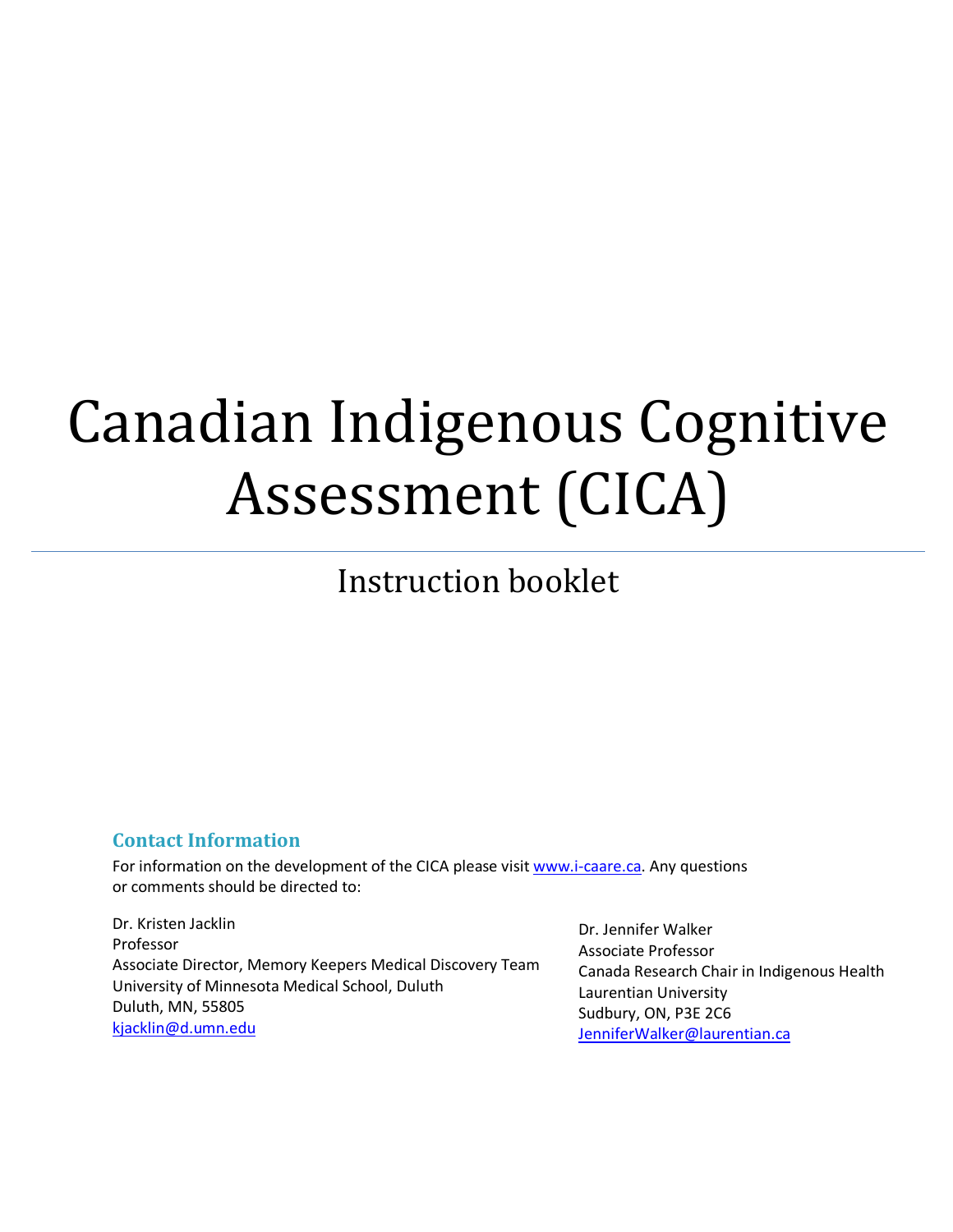#### **Contributors:**

Dr. Kristen Jacklin Dr. Jennifer D. Walker Karen Pitawanakwat Dr. Melissa Blind Dr. Wayne Warry Dr. Megan E. O'Connell Dr. Kate Smith Dr. Dina LoGiudice Dr. Leon Flicker Dr. David Hogan Dr. Melissa K. Andrew Dr. Christopher Patterson

Dr. Cheryl Allaby Rosanna Petrangeli Project Elder Jerry Otowadjiwan Meghan Valvasori Louise Jones Sharlene Webkamigad Dr. Morgan Slater Laura Warren Yantao Zhao Dr. Andrine Lemieux

**Expert Anishinaabemwin Language Group**: Late Thecla Pheasant Late Isaac Pitawanakwat Malcolm Simon Rosella Kinoshameg Edward Osawamick Joe and Roselinda Peltier Evelyn Roy Marion McGregor Bill Antoine Jean McGregor-Andrews

**Advisory Council Members:** Isaac Trudeau Rose Shawanda Monica Pheasant Jules Osawamick Yvette Corbiere Roseanne Debassige Bonita Bebamash Bill Antoine Jean McGregor-Andrews Anna Grigull

#### **Acknowledgments**

This work was supported by the Canadian Institute of Health Research [CIHR] (Canadian Consortium on Neurodegeneration in Aging grant number 37794, 2014 to KJ), Indigenous Health Research Development Program (to KJ and WW), a CIHR meeting grant (grant number FRN 129605, 2013 to KJ), a CIHR Operating Grant (FRN 150743, 2016-2021 to JW), and in-kind support from McMaster University (CP).

The CICA was adapted from the Kimberly Indigenous Cognitive Assessment (KICA). The adaptation process in Ontario was guided by Project Elder, Jerry Otowadjiwan, a Community Advisory Council, an Expert Anishinaabemwin Language Group, an expert panel of health care providers, and the authors of the KICA. The validation was completed with assistance from Dr. Christopher Patterson, Dr. Cheryl Allaby, and Rosanna Petrangeli. The work is supported by the local First Nations Health Authorities and Chief and Council. Our community partners include: Wikwemikong Unceded Territory; Noojmowin Teg Health Access Center; Mnaamodzawin Health Services (on behalf of Aundeck Omni Kaning, Sheguiandah, Sheshegwaning, Whitefish River, Zhiibaahaasing); and M'Chigeeng First Nation.

Technically, the CICA is a case-finding tool to facilitate the assessment of mild cognitive impairment and dementia in Indigenous people. However, we also refer to the CICA as a 'screening tool' for dementia in recognition that these terms are sometimes used interchangeably.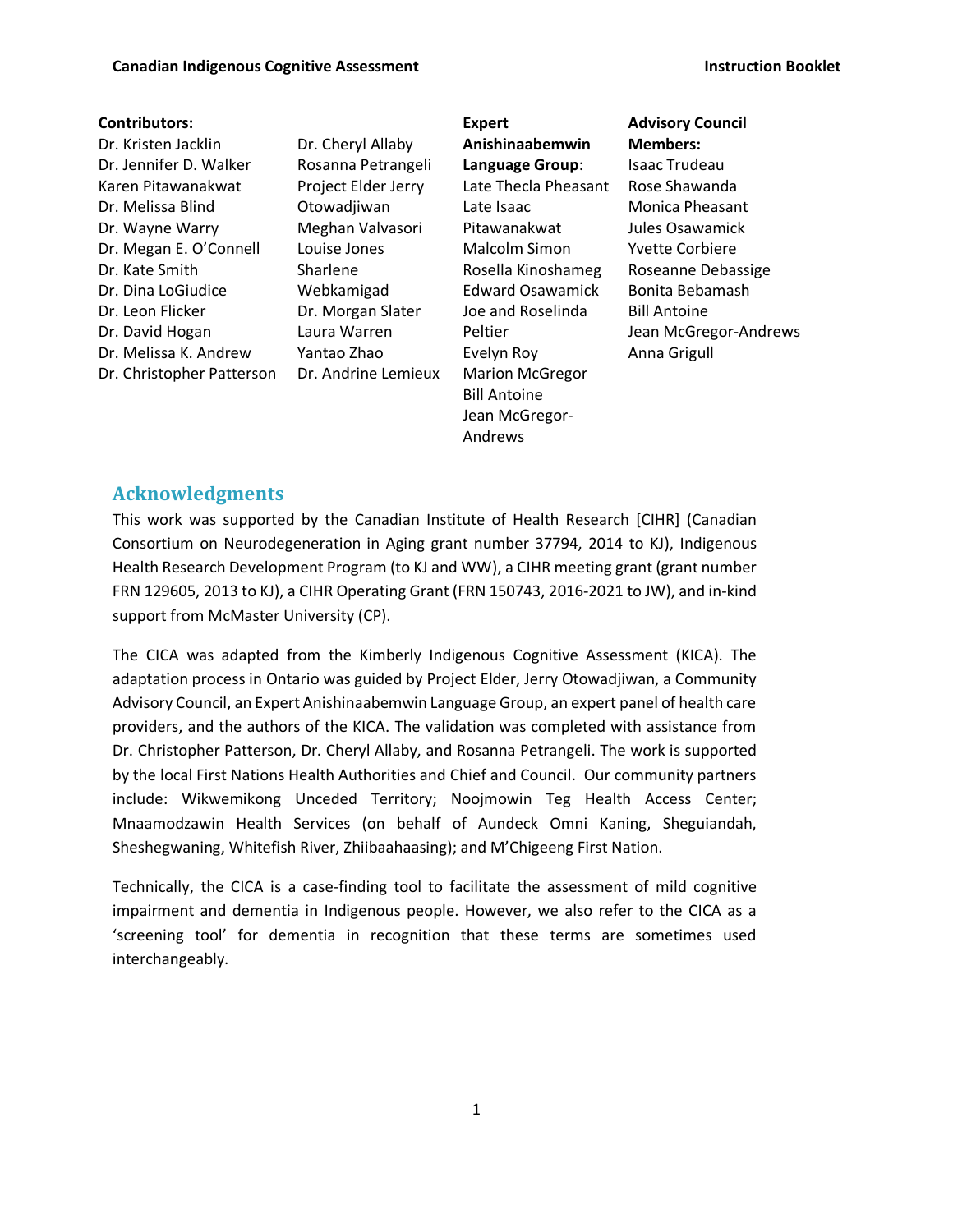#### **Background**

Dementia is a growing public health issue in older Indigenous people. Based on our previous research (Perceptions of Alzheimer's Disease and Related Dementia Among Aboriginal Peoples in Ontario 2009-2014), we found that current cognitive assessment tools are not culturally appropriate. Current screening tools that assess dementia such as the Mini-Mental State Examination (MMSE) or the Montreal Cognitive Assessment (MoCA) do not pay enough attention to culture, education or health inequalities in their assessment process. So, those tools often lead to misdiagnosis and may mistakenly say that people have cognitive impairment when they are actually cognitively well. Because many Indigenous older people are not properly assessed, their cognitive concerns are less likely to be recognized by health care professionals.

Our research partners and advisory boards stressed the importance of having a culturally appropriate screening and assessment tool to use with Indigenous people in Canada. After examining a number of cognitive assessment tools, we decided to take a closer look at the Kimberly Indigenous Cognitive Assessment (KICA).

Adapting the KICA was a multistep process involving a group of expert language speakers, an adaptation working group consisting of researchers, physicians, geriatricians and a neuropsychologist, focus groups with health care professionals working with older Indigenous adults, and ongoing consultations with the principal authors of the KICA. The adapted tool was piloted, tested for reliability, and validated for use by health care professionals with Anishinaabe people ages 45 and older on Manitoulin Island, in northern Ontario (The CICA Tool is available on the I-CAARE website www.i-caare.ca).

The resulting instrument, the Canadian Indigenous Cognitive Assessment (CICA), is a casefinding tool, where a score of 34/39 and below may indicate possible dementia. Those with a CICA score of 34 or lower should be referred to a doctor / nurse practitioner or to their local health centre for further medical testing to rule out any other causes of cognitive impairment. There may be different reasons for a low test score, such as depression, delirium, urinary tract infections, or other treatable conditions.

It should be noted that in the CICA, we use the term "loved one" to describe the individual who is being assessed. The term "loved one" was adopted after consultation with Elder Jerry Otowadjiwan, who indicated that the term "loved one" was appropriate to describe a person with memory loss or a person receiving care in the Anishinaabe context. The term has been used in lieu of "patient" or "client" throughout the CICA, this guide and the accompanying training. More information on appropriate language can be found in the Guidebook (1.1 Key Terms).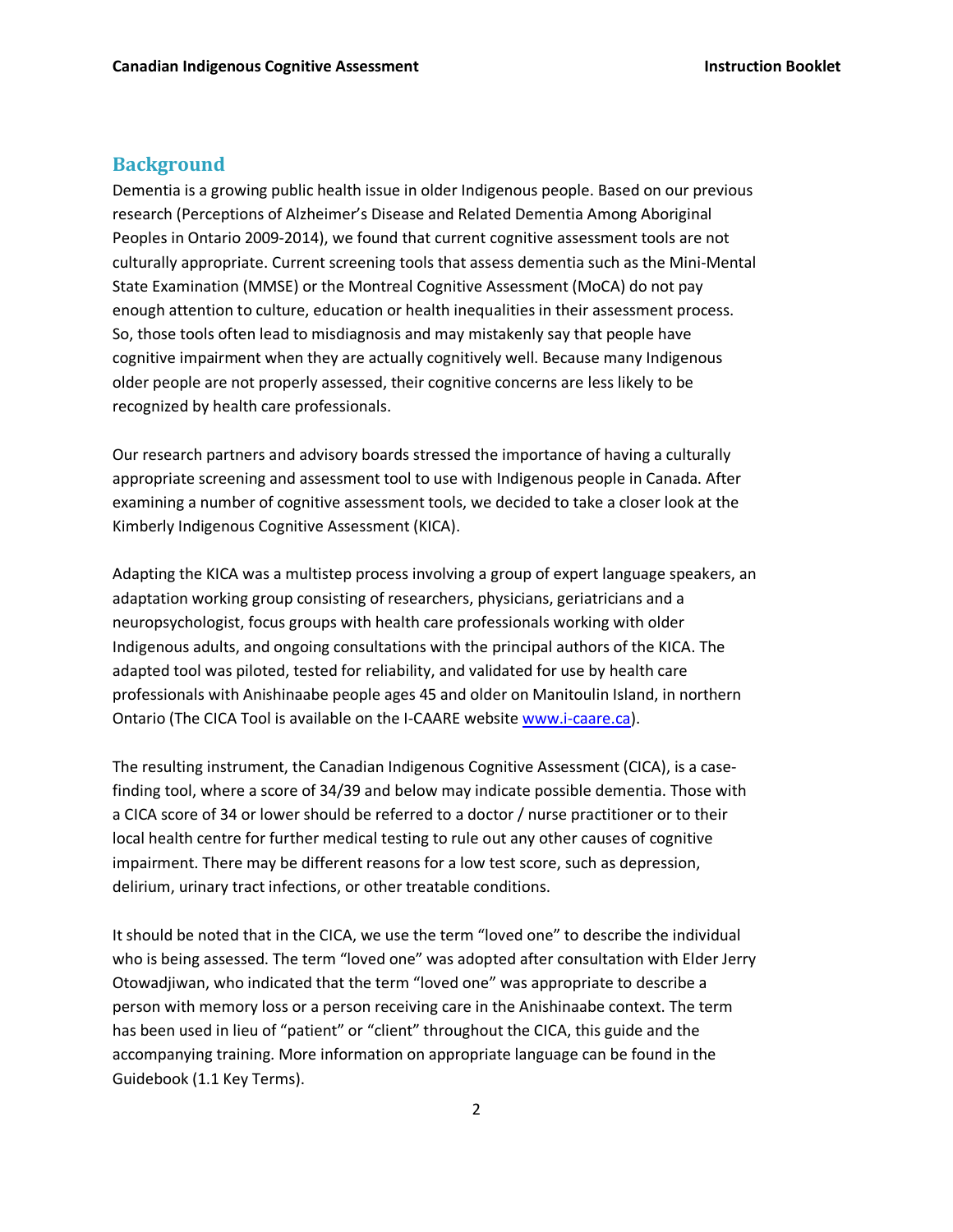# **Tools Required**

The below listed common objects are required for the cognitive assessment.

- A piece of paper
- Spoon
- Matches
- Cup
- Plastic bottle with water or other liquid and lid
- Watch/timer for verbal fluency question

Copies of the validated drawings found at www.i-caare.ca, are also required.

- The **leaf**, **tree**, **bird**, **kettle**, **flower**, and **horse** drawings are for the visual naming and the free recall questions and should be presented in that order with the leaf drawing being used as an example page.
- The drawings with 3 options to a page are for the cued recall question.
- If drawings need to be modified for your region or Nation, this may influence the reliability and validity of the tool and the cut-off score. Please contact us to discuss this further.

### **Interpreter**

If the loved one indicates that they are more comfortable speaking Anishnaabemwin, the test should be conducted by either a fluent language speaker or with the assistance of an interpreter, using the Anishnaabemwin version of the tool. The interpreter should follow the questions as closely as possible, changing as little phrasing as possible to ensure continued sensitivity of the tool. Similarly, the interpreter should translate the loved one's responses to the questions as closely as possible. For example, how a loved one makes an error may be as important as whether or not they make one. The interpreter should be as specific as possible in translating an error and report as much detail as possible. Interpreters should review the training materials prior to the assessment.

# **Cognitive Assessment Section**

We have worked with language experts and an advisory council to ensure the wording is appropriate to use with Anishinaabe older adults. Both groups stressed the importance of softening the tone of the language used and making the questions more specific, but less direct. Please read the question as stated. If the person needs further clarification, you can rephrase the question at that time.

# **Approach**

The CICA can be used by formal and informal caregivers, health care providers, and allied health staff in the client's home, community, or health care setting. The Project Elder, along with the Advisory Council and the Expert Anishinaabemwin Language Group all stressed the importance of approaching older Indigenous adults in the right way. The assessor or assessment team will need to allow ample time to build trust and develop the relationship in a gentle way. This may include sharing information about yourself with the loved one,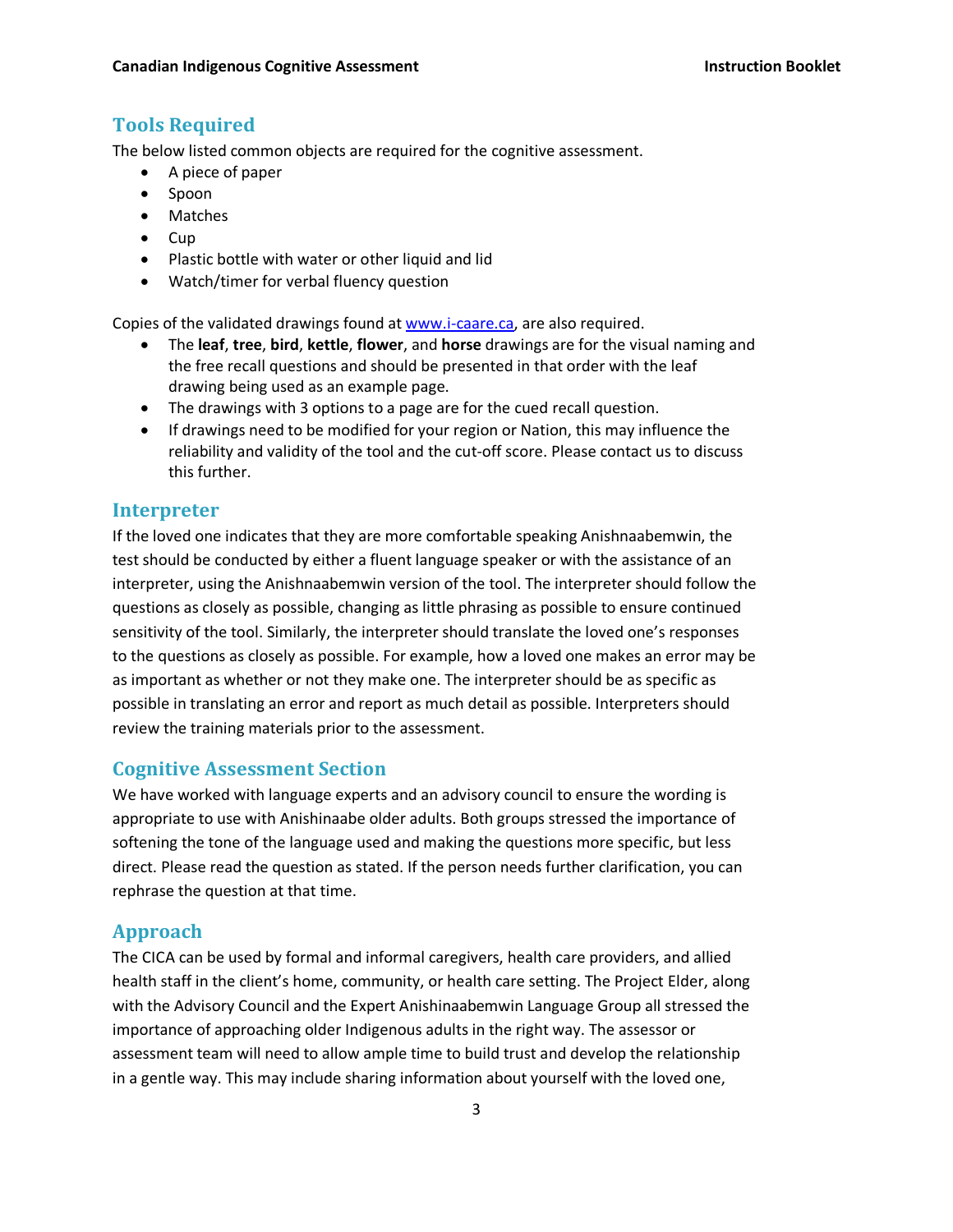such as who you are, who your parents are, where you are from, and/or what you do. The assessor will then need to explain what the assessment is and why they are going to ask these questions.

# **Starting the Assessment**

Use clear, simple and easy to understand instructions to start the assessment. We used the following instructions during the pilot, reliability and validity testing of the CICA:

*I would like to ask you a few questions about your memory. Some will be easy or simple. Answer as best you can.* 

#### **The Assessment**

This section provides chapter-by-chapter instructions. Wherever possible, specific considerations or instructions are highlighted for individual questions. This information is highlighted in **bolded text.**

**Chapter one - Orientation:** (Section out of /3)

1) What time of day is it right now? /1

**Acceptable answers include, exact time of day, as well as, "morning", "breakfast time", "afternoon", or "lunch time" plus or minus 1 hour of that time.**

2) What time are we in right now; is it spring, summer, fall or winter? /1

**Make note of the answer given; in between seasons is acceptable. For example, if it is October, but there is snow on the ground, "winter" would be an acceptable answer.**

3) Do you know where you are right now, what is this place? /1

**Check with interpreter or family member if answers are correct.**

**Chapter two - Recognition and naming:** (Section out of /6)

- 1) What is the name of this: *hold up spoon* (1)
- 2) What is the name of this: *hold up cup* (1)
- 3) What is the name of these: *hold up matches* (1)

**If the loved one has poor vision, put each item in their hand and ask them to recognize it. If unable to identify the items, name each item and place it in their hand.**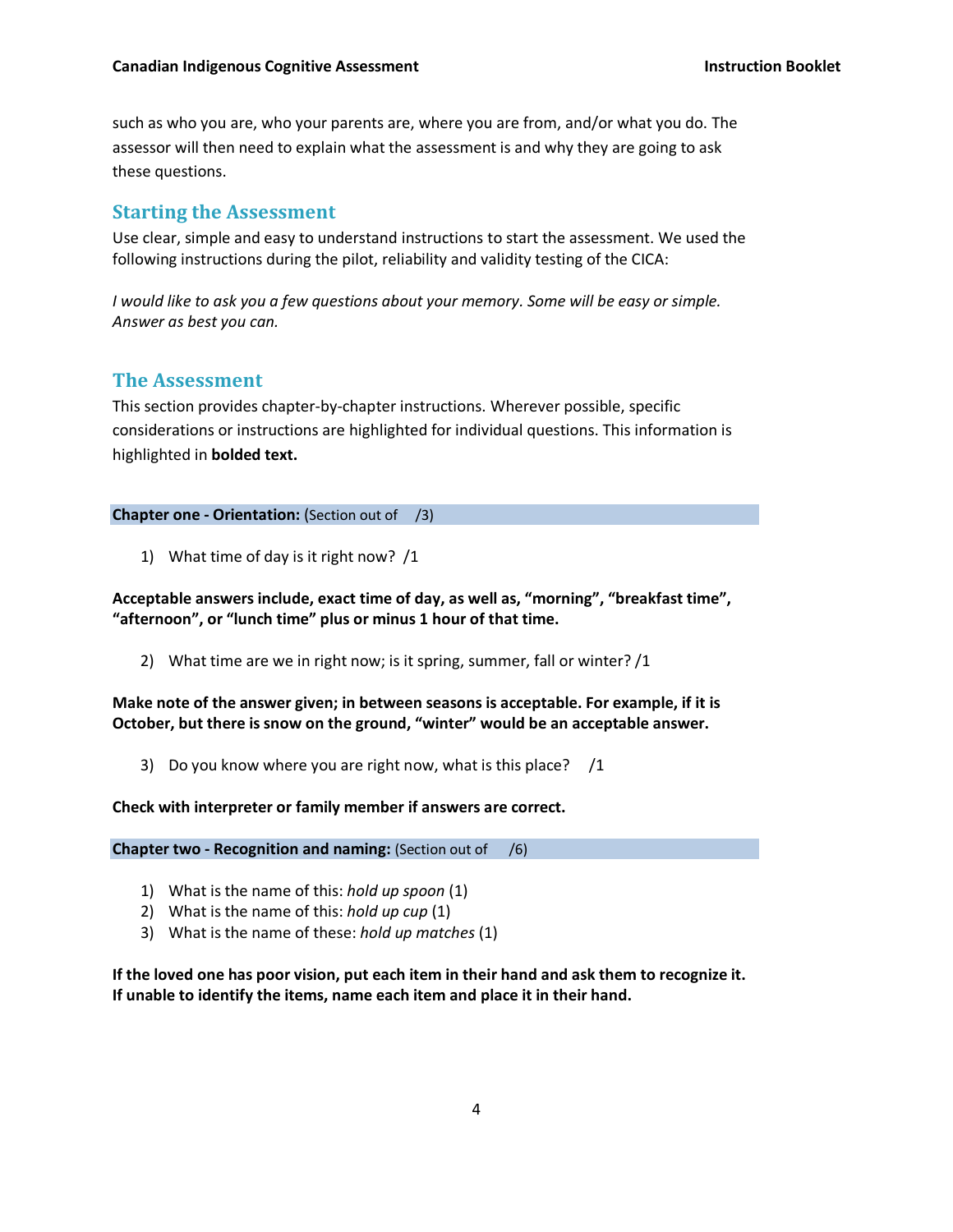**For the below questions in Chapter Two, hold up each item as you ask the respondent:**

- 4) What is the purpose of this? *Hold up spoon* (1)
- 5) What is the purpose of this? *Hold up cup* (1)
- 6) What is the purpose of these? *Hold up matches* (1)

**If the loved one has poor vision, put each item in their hand and ask them what the purpose of the item is for.** 

**After the loved one describes the purpose of the object the assessor will then hide the objects around themselves and state:** 

*I AM GOING TO PLACE THESE THINGS AROUND ME. TRY TO REMEMBER WHERE I PUT THEM. I WILL ASK AGAIN LATER ON.*

**The assessor will then place each object around their personal space and out of the direct eyesight of the loved one. Do not get up and place them around the room as this may upset the loved one.** 

**Simply place the items around you. For example: placing the spoon under a piece of paper on a table, placing the cup in a handbag next to a chair, and putting the matches in a jacket pocket. It is important to verbalize where you are putting each item. Hold up each object and say, "I'm going to place this one here" and then place the object around yourself.** 

**Chapter three – Registration:** (Section out of /3)

1) Okay, now tell what those things were?

**Give one point for each correct item the loved one remembers.** 

**Chapter four - Verbal comprehension:** (Section out of /3)

1) Pick up this paper, fold it once, and give it to me.

**For this question, you must ask the loved one to complete the three-step task all at once. Do not prompt. Score one point for each step completed.**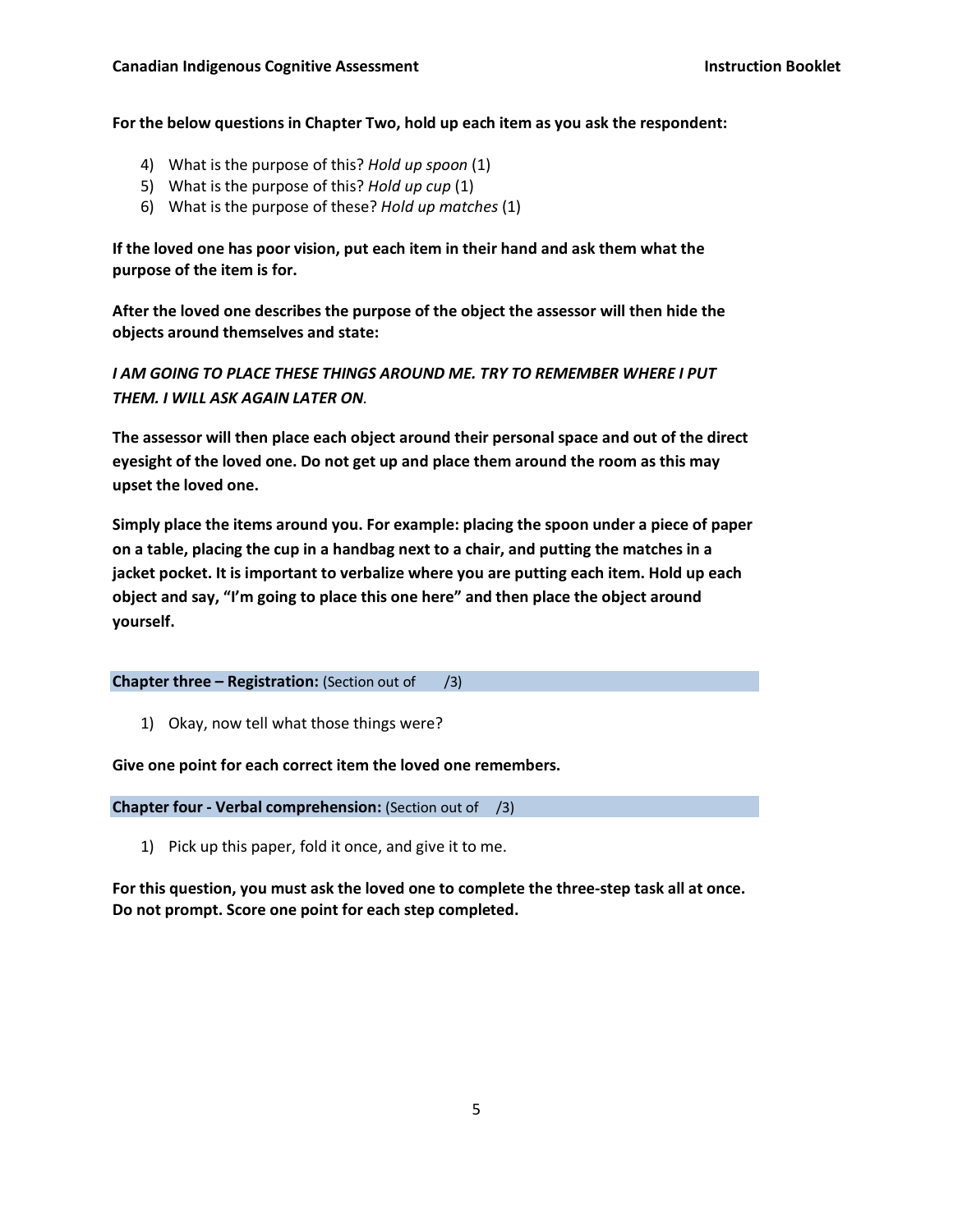#### **Chapter five - Verbal fluency:** (Section out of a maximum of /5)

1) Next, I (we) will ask you to name as many animals as you can in one-minute, wild animals or domesticated animals. Start (or please start now).

**Time for 1 minute. If needed, prompt after 15 seconds of silence: How about birds? How about fish?**

| How to score:     |              |
|-------------------|--------------|
| <b>Response</b>   | <b>Score</b> |
| 1-4 animals       | 1 point      |
| 5-8 animals       | 2 points     |
| 9 or more animals | 3 points     |

**In this chapter, you will need to time the loved one for one minute. For timing, a watch or a stopwatch is preferred. Cell phones were distracting and concerning for loved ones during the piloting of the CICA. For example, loved ones worried that they were being recorded or that assessors were not paying attention to them. This distracted them from the task and made them uncomfortable.**

**If the loved one is silent for 15 seconds, you may prompt them. If they appear to be really enjoying naming animals, you may let them continue past the one-minute mark, but stop counting animals at that point. Animals that are named both in Anishinaabemwin and in English only count as one animal for scoring purposes.**

```
Chapter six – Recall: (Section out of /3)
```
- 1) Where did I put the spoon?
- 2) Where did I put the matches?
- 3) Where did I put the cup?

**Score one point for each object that is correctly located. The location must be specific and could either be verbally described or motioned towards.**

**Chapter seven - Visual naming:** (Section out of /5)

1) I will show you some drawings, like this leaf (*Point to example drawing*). Tell me what is drawn. Your task is to remember these, I will ask you one other time.

**Show the leaf drawing first, using it as an example, but don't count it in the score. Tell them that they have to say what the drawing is and remember all of the drawings for later on. Once they understand this continue with the rest of the drawings.**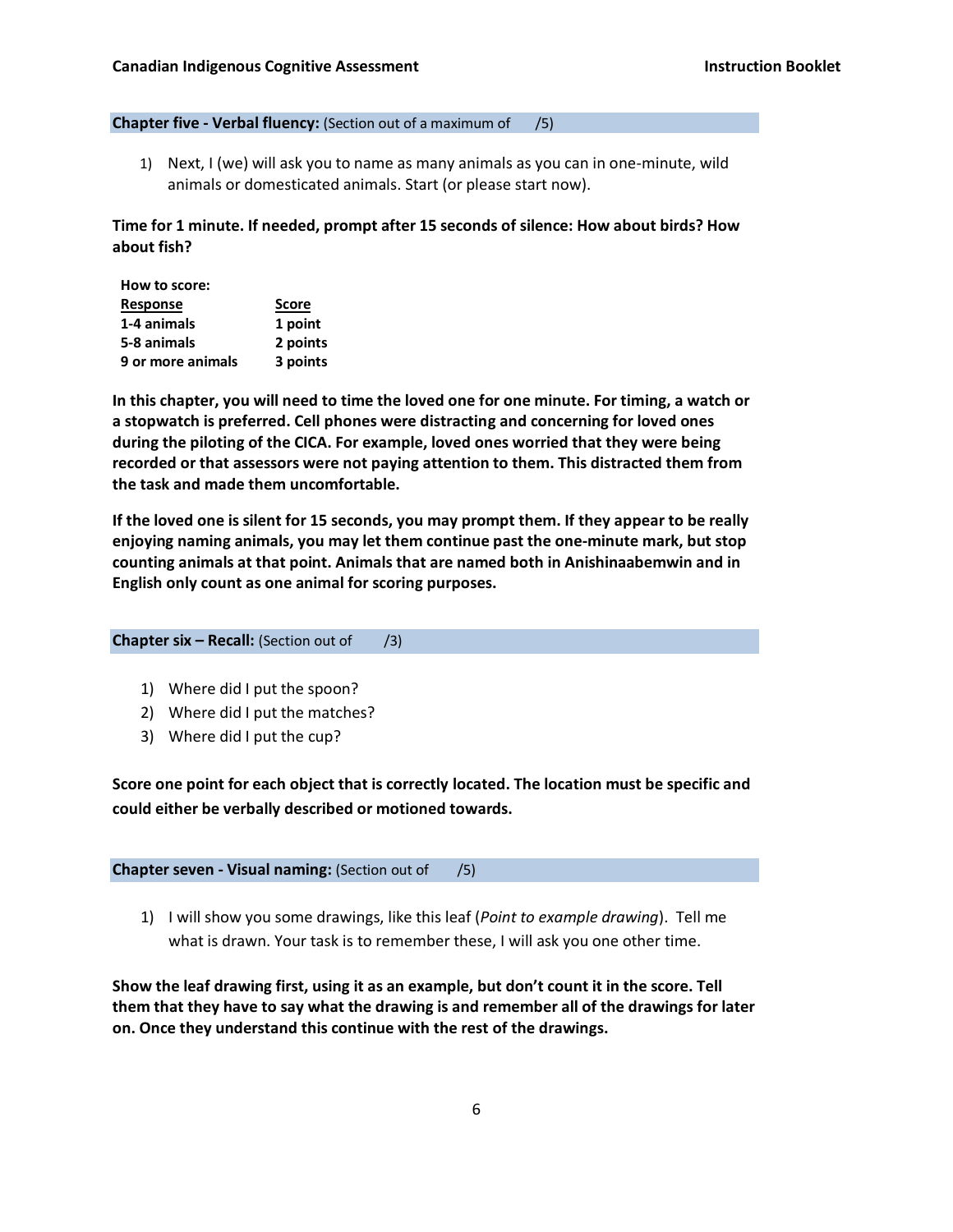**Open book/printed copies and point to each drawing, one at a time. Ask: "What is drawn here?" for each drawing.**

**In translation, be aware of all the possible names of black birds (i.e. raven, crow) and trees (i.e. spruce and pine), as these are all considered correct.** 

**Remember to remind the loved one that you will ask them about these pictures one other time (e.g., "Remember, I will ask about these one other time").**

#### **Chapter eight - Frontal/Executive function:** (Section out of /1)

*Show alternating crosses and circles – XOXOXXOO*

1) Copy these letters that you see here (*show or point*) on this piece of paper (*show or point*).

**The aim of this exercise is to have the loved one copy the Xs and Os in the correct order on the blank piece of paper. Neatness and size are not scored.**

**Chapter nine - Free recall:** (Section out of /5)

1) Do you remember those drawings I showed you? In any order, tell me what was drawn? *(Show example drawing (e.g., the leaf) as a prompt, don't count in the final score).*

**If they get all the answers correct (5/5), automatically give a free recall score of 5/5**

**Points are given if the loved one's response is generally correct (e.g., "bird" instead of "crow" and "tree" instead of "pine tree"). The example drawings used to demonstrate understanding of the task (e.g., the leaf) does not count towards points.**

**If the loved one remembers all five drawings, skip Chapter 10 and proceed directly to Chapter 11. If they do not remember all five pictures, complete Chapter 10.**

**Chapter ten - Cued recall:** (Section out of /5)

1) Choose the one I showed you at first. *(one of three drawings on a page; repeat with all 5 items)*

**Use the leaf page as an example only (don't count in the score). Continue when they understand to point to only one object out of the three shown on the page. In Anishinaabemwin, there is a difference when asking an animate or inanimate question.**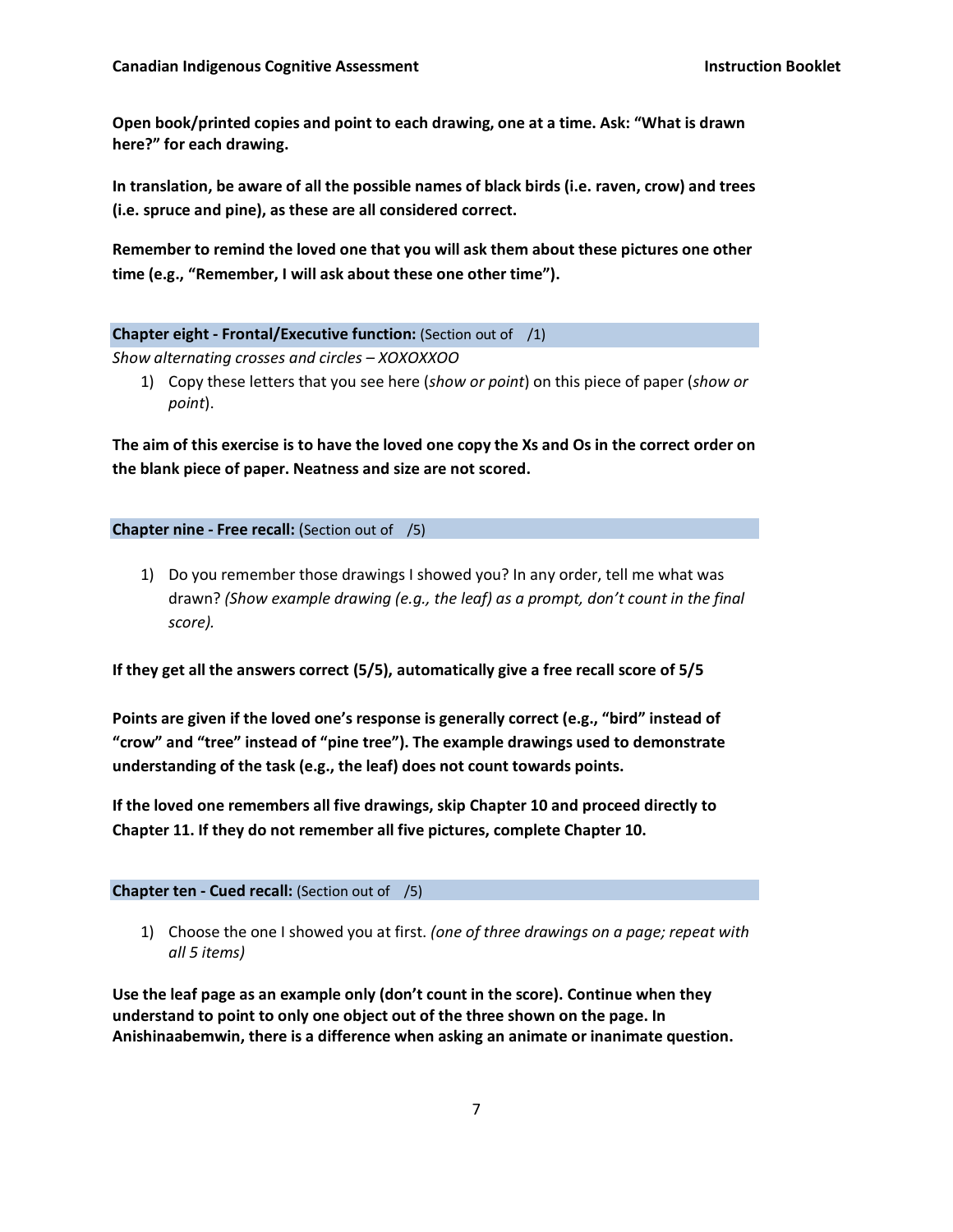#### **Chapter eleven – Praxis:** (section out of /2)

Questions asked

1) I have already loosened this small bottle. Pour however much you want into the small cup.

**Make sure to loosen the cap on bottle. If the loved one still has trouble taking the cap off, undo it and set the cap on top of the bottle and ask them to take it off and pour the contents into the cup. For loved ones who are experiencing issues with hand strength or joint pain, you may consider using a bottle that is only half or a quarter full as it will be lighter for them to pick up.**

2) Show me how to use this spoon. **Do not prompt or give an example.**

### *Modifications for Poor Vision*

**Chapter 2: Recognition and naming:** Place each object in the loved one's hand and ask them what it is and what it is used for. Ask them to remember the objects for later on.

**Chapter 6: Recall:** Ask them "tell me those 3 things I showed you."

**Chapter 7: Visual naming:** Name pictures for them to remember.

**Chapter 8: Frontal executive function:** Write **XOXOXXOO** in larger letters for them to copy. If they have significant visual impairment, omit this question.

**Chapter 10: Cued recall:** Tell them the 3 options that they can choose from. For example, "Which one did I tell you to remember: item, item, or item?"

# **Interpreting Results**

The CICA is scored out of 39 possible points. A score of 34/39 or less indicates possible dementia. A loved one scoring 34 or less should be referred to a doctor/nurse practitioner or to the local health centre for a full dementia medical assessment to rule out any other causes of cognitive impairment. There may be different reasons for a low test score, such as depression, delirium, or other treatable conditions.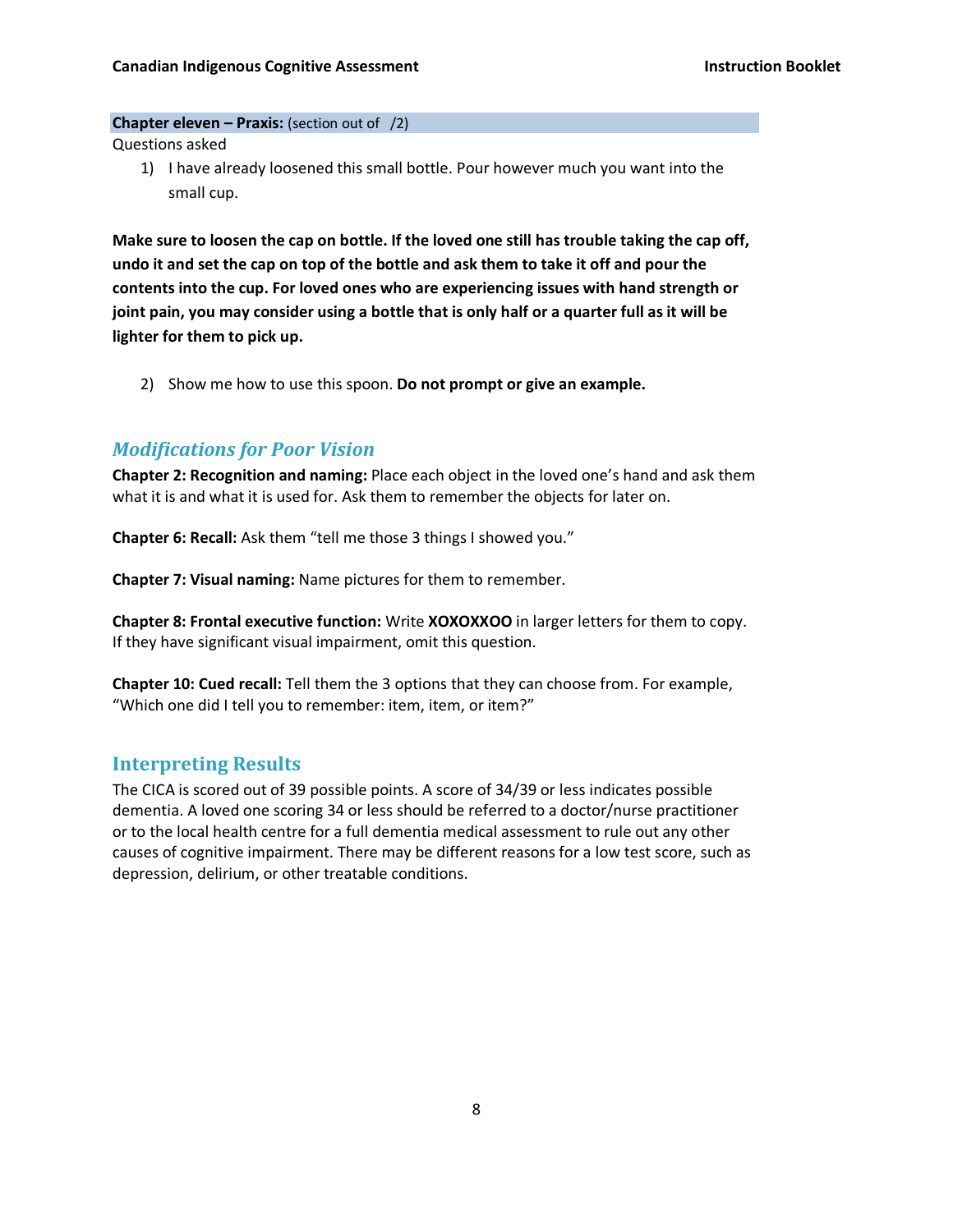# **Additional Resources**

Indigenous specific dementia factsheets can be found at https://www.i-caare.ca/factsheets.

In addition to these resources, general information related to dementia and/or cognitive impairment can be found at the following websites:

- Indigenous Inuit Home and Community Care www.hc-sc.gc.ca
- Alzheimer's Society of Canada www.alzheimer.ca
- Alzheimer's Association https://www.alz.org/
- Government of Canada www.seniors.gc.ca
- End-of-Life Care in Indigenous Communities http://eolfn.lakeheadu.ca/
- Overcoming barriers to culturally safe and appropriate dementia care services and supports for Indigenous peoples in Canada https://www.nccahccnsa.ca/docs/emerging/RPT-Culturally-Safe-Dementia-Care-Halseth-EN.pdf
- Wellness in Early Onset Familial Alzheimer Disease: Experiences of the Tahltan First Nation http://med-fom-neuroethics.sites.olt.ubc.ca/files/2015/08/GTP-Wellness-in-EOFAD-s.pdf
- RaDAR Resources for Dementia Care https://cchsaccssma.usask.ca/ruraldementiacare/Resources.php